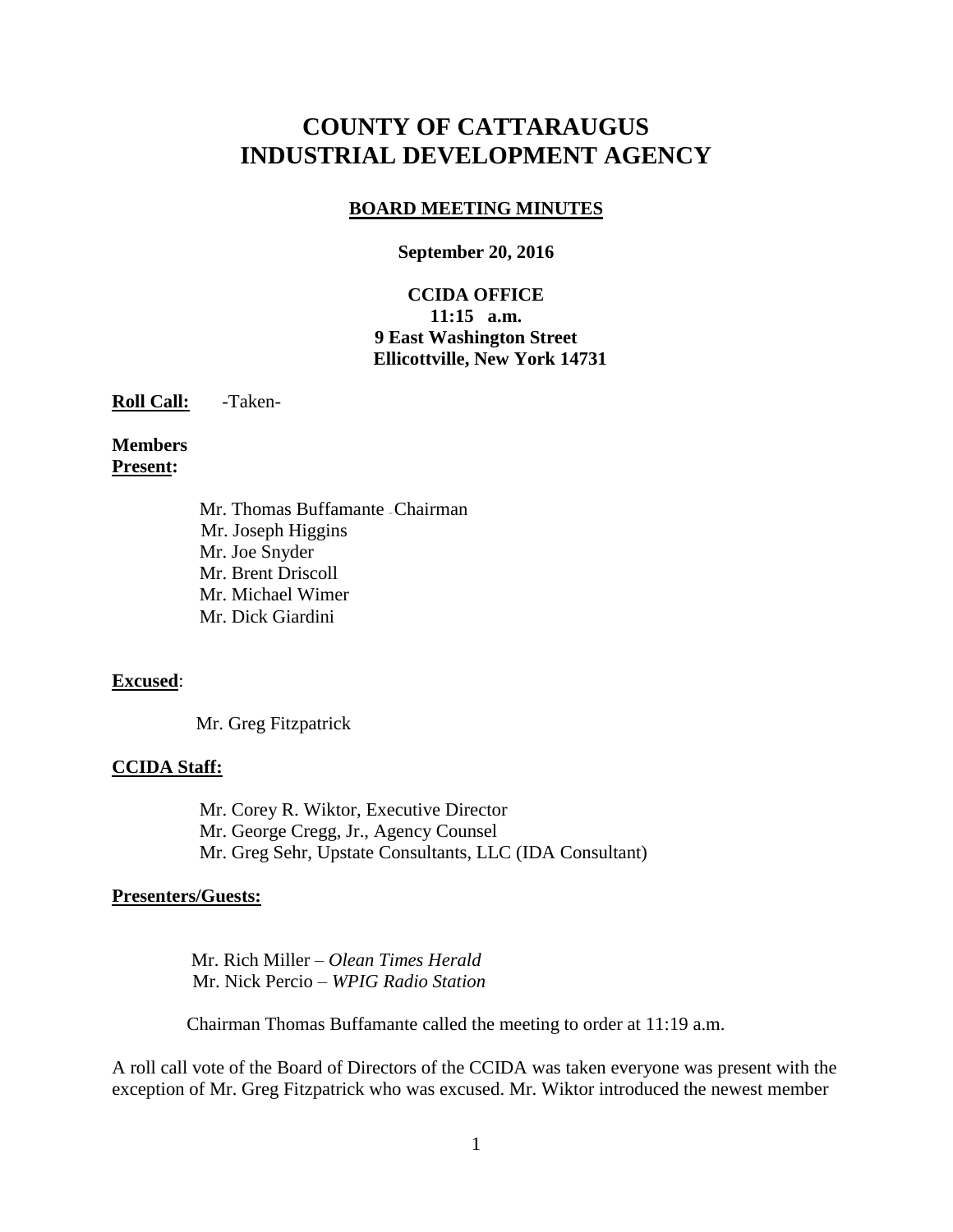of the CCIDA Board Mr. Dick Giardini who is also a member of the Cattaraugus County Legislature. Mr. Wiktor also discussed the reappointment of Mr. Mike Wimer. due to a conflict of interest Mr. Wimer was advised by Counsel to resign and after the deal was closed was able to be reappointed to the CCIDA Board by the Cattaraugus County Legislature.

### **APPROVAL OF MINUTES**:

A Motion was made by Brent Driscoll, with a second by Joe Snyder to accept the July 19, 2016 CCIDA Board Meeting Minutes as presented to the CCIDA Board. **Motion Carried**

### **\*NEW APPLICATION/PROJECT:**

**-3032 Penn, LLC.:** 3032 Penn LLC has asked the County of Cattaraugus Industrial Development Agency (CCIDA) to consider inducing their proposed light manufacturing project that is proposed to take place in Franklinville, NY.

Mr. Wiktor advised the CCIDA Board that the developer 3032 Penn LLC was not able to attend our board meeting because they are closing on the property in Franklinville, NY and could not reschedule the closing.

The Company is proposing to renovate and overhaul the former "Mosler Safe Building" The building is roughly a 55,000 sq. foot, they are planning on an expansion to the current facility as well as to renovate the existing structure (office) as well. This renovation greatly needed to bring the building back to life, as it has been mostly vacant and underutilized for nearly 12 years. This project will allow Gordon Companies Inc. to open up a net new business in Cattaraugus County, that will not only bring in new jobs to the Village of Franklinville, and the surrounding area, but it will improve an existing location. This is excellent news for Franklinville and what this dynamic project with the multiple sectors could bring to Cattaraugus County. Mr. Wiktor stated that this initial project could bring multiple projects to come to Cattaraugus County

Mr. Wiktor is being developed by Frank Bork and David Gordon – of Dave's Christmas Tree World. They are the number one online retailer of Christmas products however they also sell a number of other products everything from toilet paper to lawn furniture, and currently employ 350 people at their other location. They are looking to add 12 -15 jobs in the first year alone after the renovations are complete. They are looking at starting this fall with the office, roof, lighting etc. renovations. The discussion of phase II has already taken place as they are looking for additional light manufacturing, distribution, warehouse space, packaging. Mr. Wiktor mentioned that in Buffalo he runs two shifts 365 days a year. Mr. Wiktor also stated that Christmas is a major component of the business, however there are numerous other products that are provided for retail

Mr. Wiktor mentioned that this same developer just finished a project (\$4 Million) with the ECIDA and it has been completely built out.

Mr. Gordon and Mr. Bork are looking for sales tax abatement on purchases for the renovation and for a PILOT agreement. The current taxes on the former Mosler Safe building would remain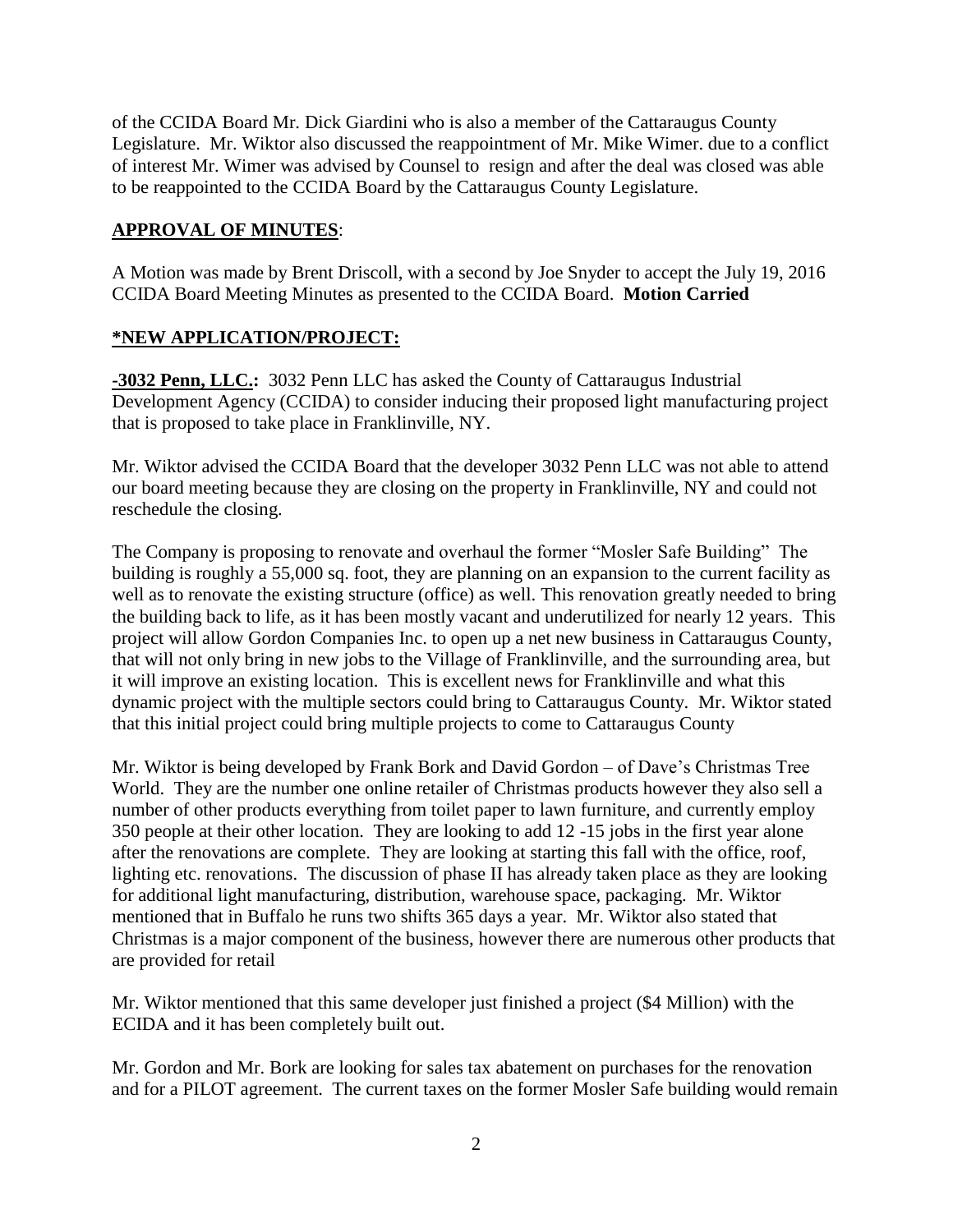however, the new value added would have a PILOT Agreement so that the developer would have a definite tax payment schedule for the next ten (10) years. Also, potentially a mortgage recording tax exemption later down the road. They will also be using all local labor in regards to the renovations.

This building needs a great deal of work and upgrades, which are to be started in later 2016. **The total project cost/investment is \$500,000.**

### **RESOLUTIONS:**

**A Motion** was made by Brent Driscoll, seconded by Mike Wimer, **RESOLUTION AUTHORIZING THE EXECUTIVE DIRECTOR OF COUNTY OF CATTARAUGUS INDUSTRIAL DEVELOPMENT AGENCY TO HOLD A PUBLIC HEARING REGARDING A PROPOSED PROJECT TO BE UNDERTAKEN FOR THE BENEFIR OF 3032 PENN LLC.** A Roll Call vote was taken with, Mr. Snyder, Mr. Higgins, Mr. Driscoll, Mr. Giardini, Mr. Wimer and Mr. Buffamante voting yes. Mr. Fitzpatrick was excused. **Motion- Carried**.

**A Motion** was made by Brent Driscoll, seconded by Joseph Higgins, **RESOLUTION DIRECTING THE EXECUTIVE DIRECTOR OF COUNTY OF CATTARAUGUS INDUSTRIAL DEVELOMENT AGENCY TO TAKE CERTAIN ACTIONS UNDER ARTICLE 8 OF THE ENVIRONMENTAL CONSERVATION LAW IN CONNECTION WITH A PROPOSED PROJECT TO BE UNDERTAKEN FOR THE BENEFIT OF 3032 PENN LLC.** A Roll Call vote was taken with, Mr. Snyder, Mr. Higgins, Mr. Driscoll, Mr. Giardini, Mr. Wimer and Mr. Buffamante voting yes. Mr. Fitzpatrick was excused. **Motion-Carried**.

**-HoliMont Inc**: HoliMont has asked the County of Cattaraugus Industrial Development Agency (CCIDA) to consider their application for the construction and installation of various items to the Resort that include the following; various upgrades/machinery for the 2016/2017 ski season. Waterline replacement/construction to improve/upgrade snow making, construction of a new resort/office equipment upgrades and also Power plant upgrades. HoliMont Inc. is asking for sales tax abatement only. **The Total project cost/investment is \$350,000**

Mr. Wiktor mentioned that this a much small project than in the past however coming off of a light winter it is understandable. Sue Quattrone had mentioned that the winter season was off however the wedding season has been brisk with has helped with the bottom line. The HoliMont Inc. Board meeting will be held on October Fest weekend and Mr. Wiktor is hoping to hear some good news in regards to a next phase of the WestMont Ridge project.

The HoliMont Inc representative Susan Quattrone was unable to be here today due to a prior commitment at Holiday Valley who is hosting a State Association of Ski Resorts that she was required to attend.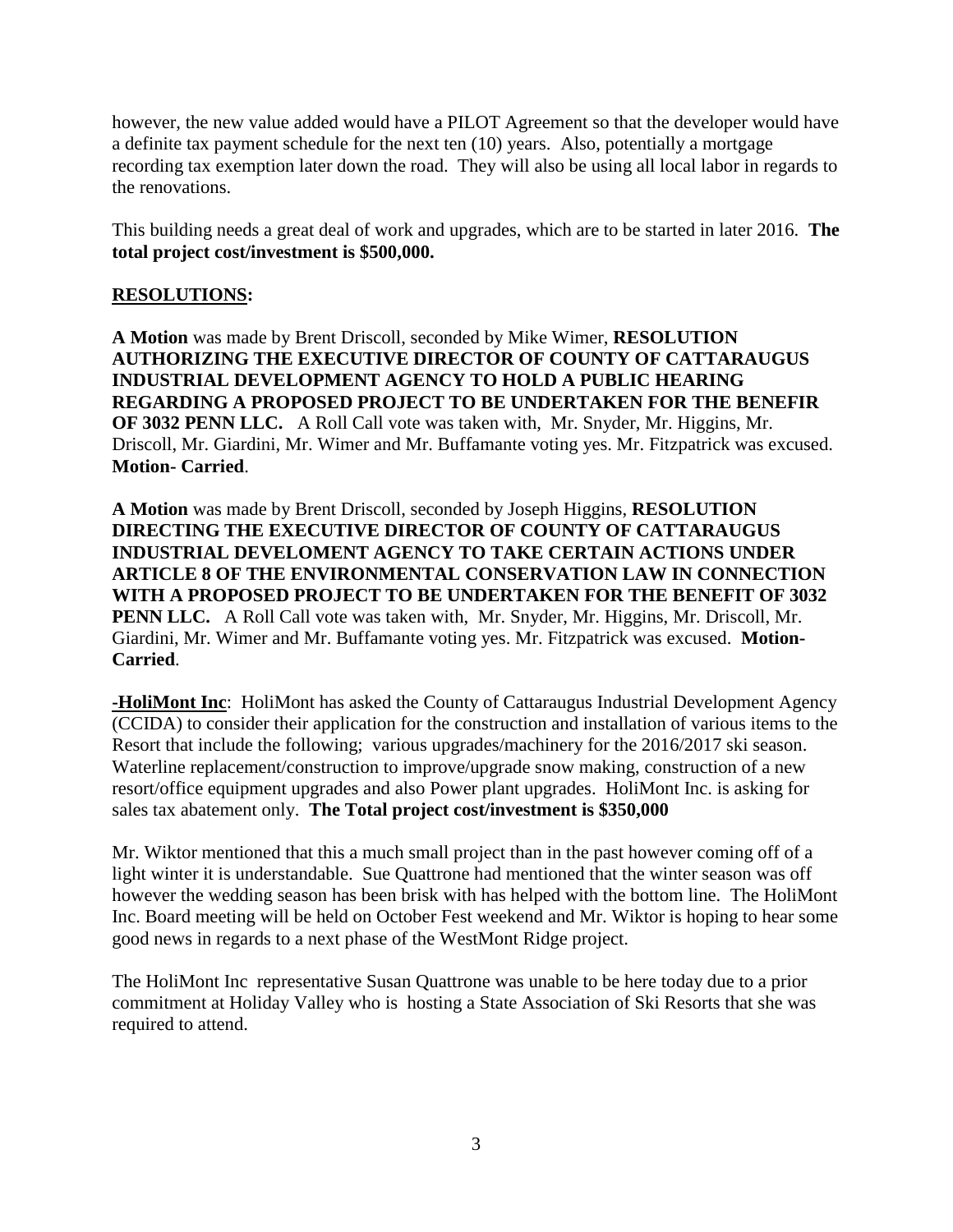#### **RESOLUTIONS**:

**A Motion** was made by Brent Driscoll, seconded by Joseph Higgins, **RESOLUTION AUTHORIZING THE EXECUTIVE DIRECTOR OF COUNTY OF CATTARAUGUS INDUSTRIAL DEVELOPMENT AGENCY TO HOLD A PUBLIC HEARING REGARDING A PROPOSED PROJECT TO BE UNDERTAKEN FOR THE BENEFIT OF HOLIMONT, INC.** A Roll Call vote was taken with, Mr. Snyder, Mr. Higgins, Mr. Driscoll, Mr. Giardini, Mr. Wimer and Mr. Buffamante voting yes. Mr. Fitzpatrick was excused. **Motion- Carried**. *(Mr. Buffamante did note that his firm has done work for HoliMont Inc. but has no financial interest or direct involvement in this proposed project. In addition, Mr. Wimer did note that the Cattaraugus County Bank has done work for HoliMont Inc. but has no financial interest or direct involvement in this proposed project.)*

**A Motion** was made by Brent Driscoll, seconded by Joseph Higgins, **RESOLUTION DIRECTING THE EXECUTIVE DIRECTOR OF COUNTY OF CATTARAUGUS INDUSTRIAL DEVELOPMENT AGENCY TO TAKE CERTAIN ACTIONS UNDER ARTICLE 8 OF THE ENVIRONMENTAL CONSERVATION LAW IN CONNECTION WITH A PROPOSED PROJECT TO BE UNDERTAKEN FOR THE BENEFIT OF HOLIMONT INC.** A Roll Call vote was taken with, Mr. Snyder, Mr. Higgins, Mr. Driscoll, Mr. Giardini, Mr. Wimer and Mr. Buffamante voting yes. Mr. Fitzpatrick was excused. **Motion-Carried**. *(Mr. Buffamante did note that his firm has done work for HoliMont Inc. but has no financial interest or direct involvement in this proposed project. In addition, Mr. Wimer did note that the Cattaraugus County Bank has done work for HoliMont Inc. but has no financial interest or direct involvement in this proposed project.)*

### **\*Resolution from prior Application/Project that are in process\***

**Olean Gateway LLC:** A Resolution supplementing the terms of an approving resolution adopted by the agency on June 7, 2016 regarding a certain lease/leaseback transaction for the Olean Gateway, LLC. The IDA will be looking to close on this proposed project on September 20, 2016. The following supplemental approving Resolutions are needed to bring this previously approved but unclosed project into compliance with the new law that became effective June 15, 2016. The first phase of this project is for 30,000 to 40,000 sq. ft. of mixed use retail space and the second phase is for the 100 room hotel that is looking to start sometime in 2017.

**A Motion** was made by Brent Driscoll, seconded by Mike Wimer, **RESOLUTION AUTHORIZING A DEVIATION FROM THE AGENCY'S UNIFORM TAX EXEMPTION POLICY IN CONNECTION WITH THE PROPOSED PAYMENT IN LIEU OF TAX AGREEMENT TO BE ENTERED INTO BY THE AGENCY IN CONNECTION WITH THE PROPOSED PROJECT FOR OLEAN GATEWAY LLC (THE "COMPANY").** A Roll Call vote was taken with, Mr. Snyder, Mr. Higgins, Mr. Driscoll, Mr. Keller, Mr. Wimer and Mr. Buffamante voting yes. Mr. Fitzpatrick was excused. **Motion- Carried**.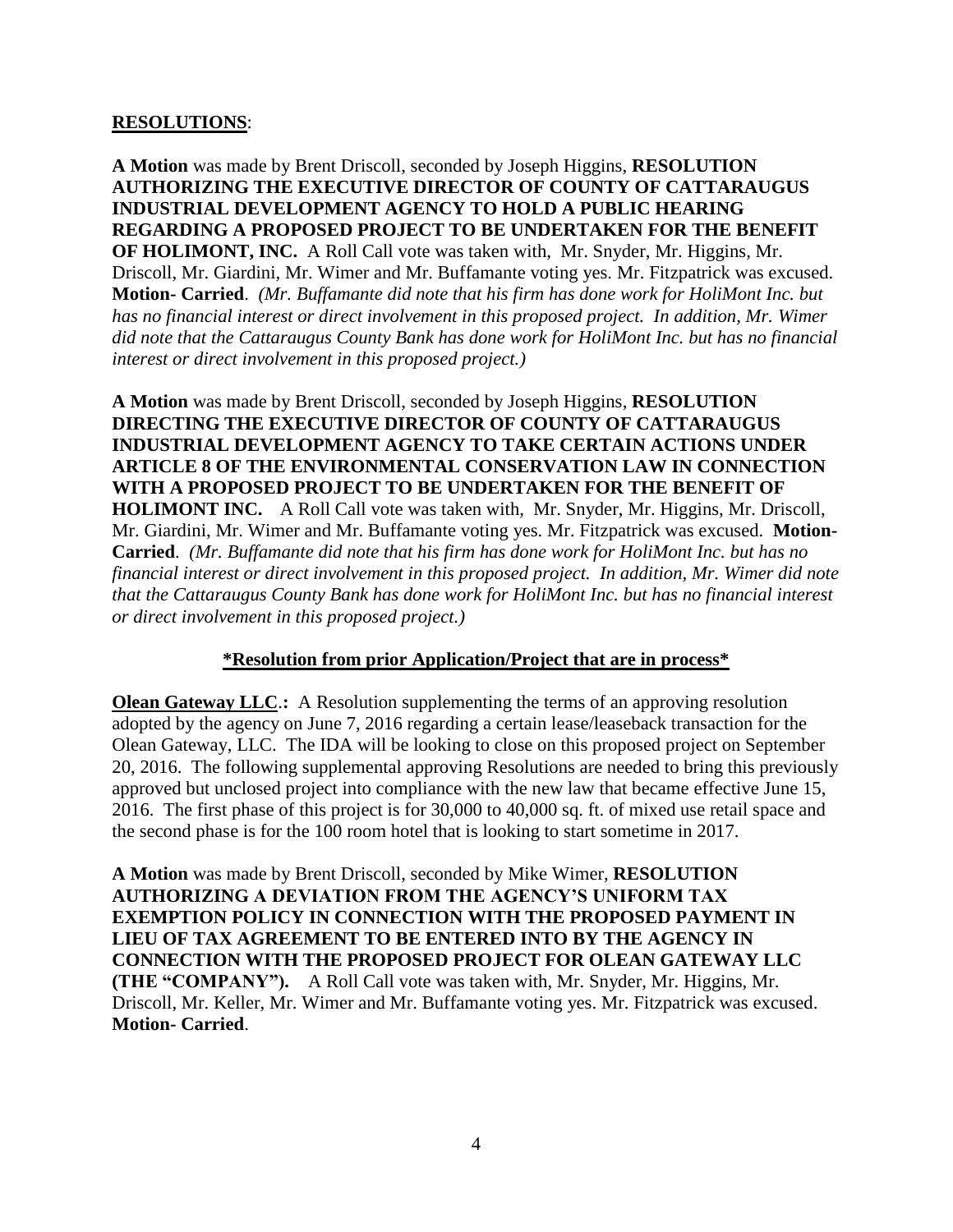**A Motion** was made by Joseph Higgins, seconded by Brent Driscoll, **RESOLUTION SUPPLEMENTING THE TERMS OF AN APPROVING RESOLUTION ADOPTED BY THE AGENCY ON FEBRUARY 5, 2016 REGARDING A CERTAIN LEASE/LEASEBACK TRANSACTION FOR THE OLEAN GATEWAY LLC PROJECT.** A Roll Call vote was taken with, Mr. Snyder, Mr. Higgins, Mr. Driscoll, Mr. Keller, Mr. Wimer and Mr. Buffamante voting yes. Mr. Fitzpatrick was excused. **Motion- Carried**.

### **FINANCIAL REPORT:**

**A Motion** was made by Joe Snyder, seconded by Mike Wimer to approve the July 2016 and August 2016 Operating Statement as prepared. **Motion - Carried**

Mr. Wiktor stated that **\$43.483** of income was received in the month of August 2016. The income received by the Agency was in regards to an Administrative Fee from closing of the Olean Lodging Partnership (\$22,870) and 49 S. Water Street LLC (\$20,613) project closings.

Mr. Wiktor also stated that Holiday Valley will be closing a project this week with the CCIDA and Olean Gateway will be closing this week. This will give the CCIDA income for the month of September 2016. There are also a couple of project on the horizon that are in the closing stages. The income is down slightly but we are hoping to get all deals that are in process to come to fruitarian. We have tried very hard to keep the expenses to a minimal. We also anticipate two new applications for the month of October.

# **EXECUTIVE DIRECTORS REPORT:**

**CCIDA Board Members:** Provided an updated listing of all CCIIDA Board Members with new members listed.

**NYSEDC Conference:** Conference held in Saratoga Springs, NY on August 23& 24, 2016. Mr. Wiktor and Mr. Sehr attended this two day well attended/run conference. Very good conference, discussions and information provided. This conference was called Washington Comes to Albany. Many federal agencies attended this event which is very beneficial to get a contact from the various agencies.

**Uneven Progress:** By: Thomas P. DiNapoli, State Comptroller – *Office of the New York State Comptroller Report that explores employment and wage trends in upstate New York. When comparing the 12 months ending in June 2016 to the previous year, almost every upstate region saw an increase in jobs.* Please see the attached Report for additional valuable information.

**Olean Business Development:** Grand Opening Celebration to be held on September 22, 2016 from 4- 7 p.m. All Board Members and Guests are invited to attend this event. In addition, we received letter from the Olean Business Development in regards to the IDA's \$5,000 donation and \$15,000, 5 year pre-paid rent on office space.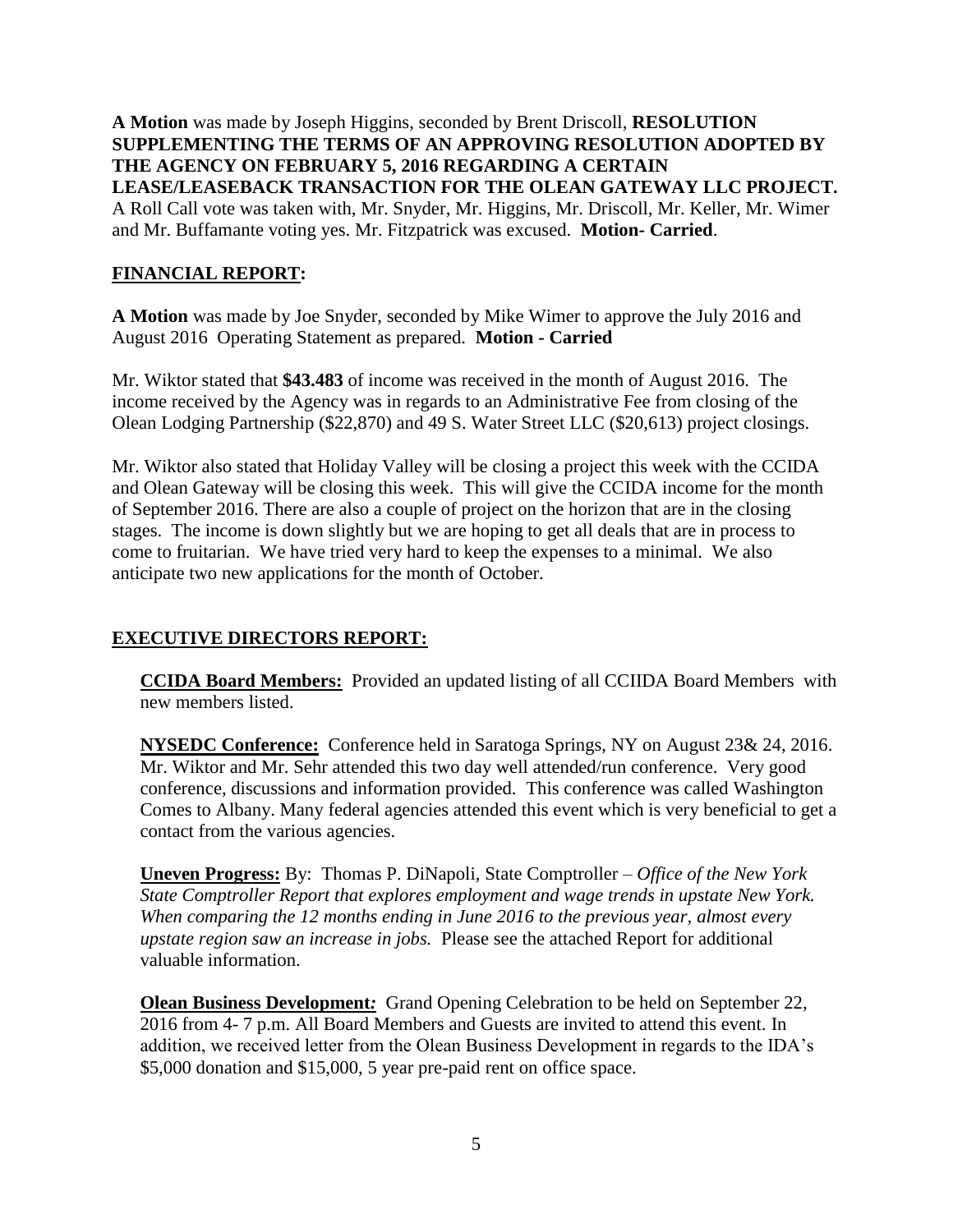*Manufacturing Technology Institute (MTI):* Grand Opening on Thursday September 145, 2016, at 11:00 a.m. with a ribbon cutting and guided tour, at JCC Olean Campus.

## **Jamestown CC Opens New Manufacturing Technology Institute In Olean:**

**Albany Business Review:** By: Mark Goshgarian August 30, 2016 The new 20,000 sq. ft. facility is equipped with large classrooms and lab space as well as areas for local entrepreneurs to develop new prototypes. This program offers classes in heavy machinery, 3-D printing and welding, which is a very significant part of the region's leading industry. This is excellent news!

**MJ Painting Contractor Corp:** Recent ad in the Olean Times Herald thanking the IDA and all the contractors that helped with the Multi-Million dollar expansion Project for MJ Painting Contractor Corp. that is new complete.

**Olean Times Herald Article:** Dated: August 31, 2016 by: Kelsey Boudin ":*Rehab underway at once-condemned Marra buildings."* Renovations at the former Marra buildings at 110 – 116 W. State Street – once slated for the wrecking ball have begun following their purchase by SolEpoxy President Jeff Belt. Mr. Belt has worked with the city Urban Renewal Agency to spark life into properties that have long sat dormant near Olean's largest intersection.

**Olean Times Herald Article:** September 4, 2016 by: Rick Miller "Gateway, Solean projects move forward; DEC seeks further cleanup" A cleanup plan for a 17 acre site at this Brownfield site at 251 Homer St. is being proposed by the state Department of Environmental Conservation. It is the future site of a second Solean solar project proposed by BQ Energy of Poukeepsie, with more than 12,000 solar panels, enough to power 700 homes. The city of Olean will benefit by receiving \$90,000 in electricity credits a year.

**Olean Times Herald Article:** Dated: September 6, 2016 by Kelsey Boudin *"Continuing momentum at SBU"*. An in-depth look and article with Interim President, Dr. Andrew Roth. The strategic plan is to increase enrollment to increase student effectiveness and financial health.

**Buffalo Business First Article:**dated August 24, 2016 "*Pumpkinville secures Peanuts designation" Peanuts* Inc., which oversees the Charles M Schultz estate and controls the use of images and characters from the beloved comic strip, has selected Pumpkinville as one of the designated "sincere pumpkin patches" for the  $50<sup>th</sup>$  anniversary of "It's a Great Pumpkin Charlie Brown."

**WNY-***Inter-regional Rail Tourism Corridor meeting:* New Group formed to discuss some of our new rail investment and tourism ideas relating to Gowanda and the various Communities along the railroad(s).

**Olean Times Herald Article:** Dated: August 30, 2016 by: Kelsey Boudin, "*Mayor Aiello: Main road may be open to traffic again by end of week.*" The third and final phase of the \$8.85 million North Union Street reconstruction project should meet its late October deadline. In addition, *a ribbon cutting ceremony has been tentatively slated for October 21, 2016 for Walkable Olean.*